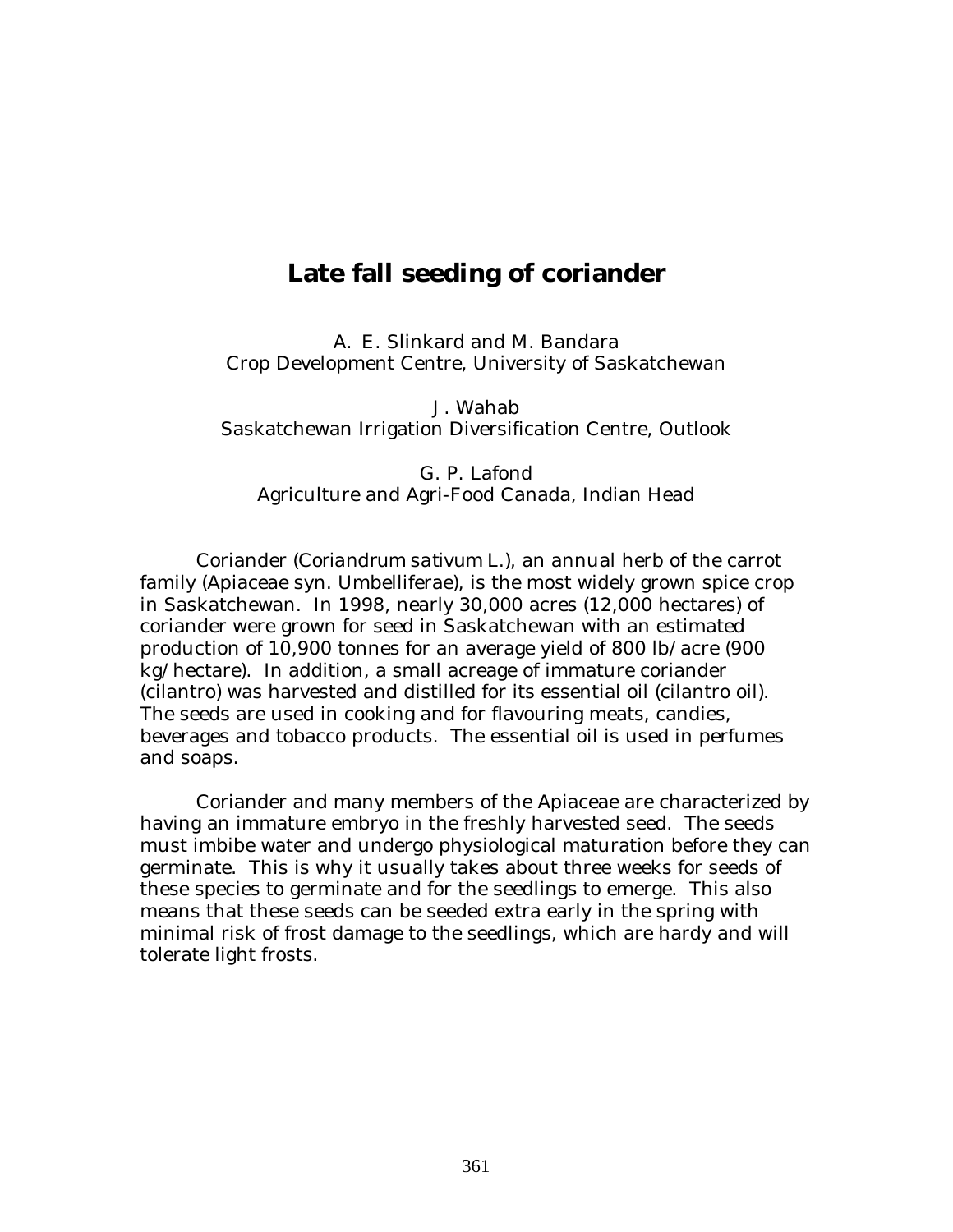Coriander plants have an indeterminate flowering habit and will form three sets of flowers and seed heads (umbels); primary, secondary and tertiary, provided growing conditions are favourable. Each set of umbels is progressively later and smaller than the previous one. Thus, in cool, wet seasons the plants mature late and, in short-season areas like Saskatchewan, they will often be damaged by an early fall frost. The risk of yield and quality losses by an early fall frost can be reduced by breeding an earlier cultivar, breeding a determinate cultivar or by seeding earlier in the spring. Another approach is to seed coriander late in the fall, just before freeze-up, so that the seed does not germinate before the next spring. The immature embryo of coriander acts as a type of dormancy mechanism to delay germination and emergence in the spring. This reduces the risk of frost damage to the seedlings and results in an earlier maturing crop, which reduces the risk of damage from early fall frosts.

Thus, the objectives of this study were to 1) evaluate the potential of late fall seeding (dormant seeding) of coriander as a means of reducing the risk of early fall frost to the coriander crop, and 2) determine the effect of dormant seeding on seed yield, plant height and maturity of coriander.

## **Materials and methods**

A randomized complete block design with four species of Apiaceae (coriander, dill, anise and annual caraway) was used at three locations: Saskatoon, Outlook (irrigated) and Indian Head. The Indian Head data were incomplete and are not reported here. Only the results of the coriander trial will be reported here. Two seeding rates were used: normal (10 fruits/ft<sup>2</sup> or about 120 fruits/ $m^2$ ) and four x normal. Since each coriander fruit consists of two hemisphere-shaped seeds, the normal seeding rate was 20 seeds/ft<sup>2</sup>. Four replications were used at each site and seeding was done during the last week of October 1997. Each plot consisted of four rows 3.5 m long and 0.3 m apart.

Data were collected on date of first flower, plant height and seed yield.